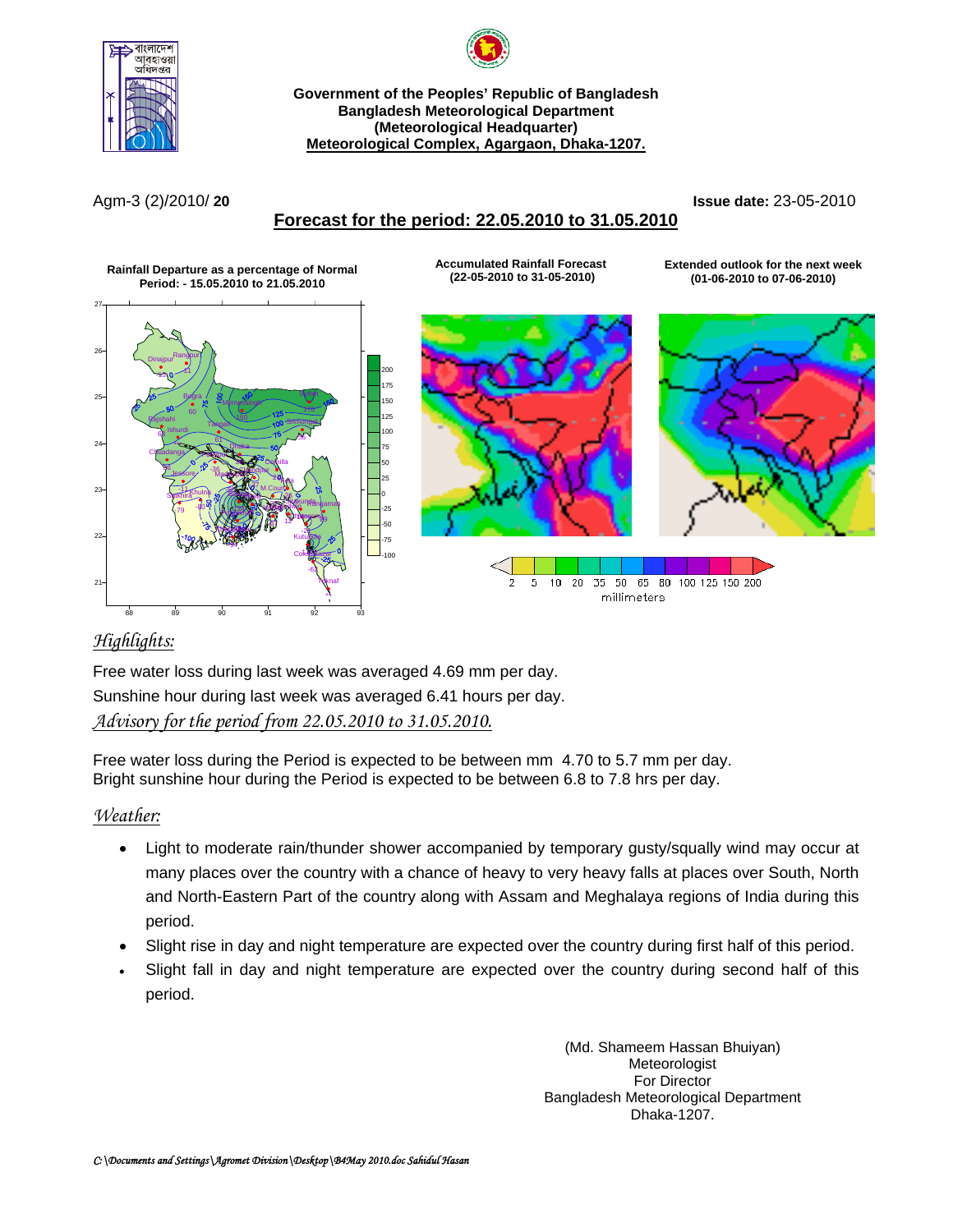# **Bengali Version**

### Forecast for the period: 22.05.2010 to 31.05.2010



# cÖavb 'ewkó' mg~nt-

MZ mßv‡n ev®úxfe‡bi "wbK Mo 4.69 wgtwgt wQil MZ mßv‡n m~h©wKiY Kv‡ji ‰`wbK Mo 6.41 N>Uv wQj|

# c~e©vfvmt-22-05-2010 L,,t +\_tK 31-05-2010 L,,t ch©š--

G mg‡q ev®úxfe‡bi "wbK Mo gvb 4.70 wgtwgt + ‡K 5.70 wgtwgt \_vK‡Z cv‡il G mgtg m~h©wKiYKvtiji "wbK Mo gvb 6.8 N>Uv + tK 7.8 N>Uv vKtZ cvtil

# **Avenvlgvt-**

- G mßv‡n ‡`‡ki A‡bK v‡b `qKv A ev S‡ov nvlqvmn nvjKv † ‡K qvSvix ai‡bi e,wó / eR<sup>a</sup> e,wó n‡Z cv‡il †mB mv‡\_ ‡`‡ki `w¶b, DËi Ges DËi-c~e© A‡ji wKQy wKQy - 'vbmn Avmvg/†gNvj‡qi cvnvox A‡j fvix n‡Z AwZ fvix el©‡Yi m¤¢vebv i‡q‡Q|
- · G mßv‡ni cÖ\_gv‡a© w`‡bi I iv‡Zi ZvcgvÎv mvgvb" e"wx †c‡Z cv‡i Ges G mßv‡ni wØ xqvta© w`tbi l ivtZi ZvcqvÎv mvqvb" n&<sup>a</sup>vm tctZ cvti

(‡qvt kvgxg nymvb f~Bqv) Avenvlgvwe' cwiPvi‡Ki c‡¶ evsjv‡`k Avenvlqv Awa`ßi, XvKv-1207|